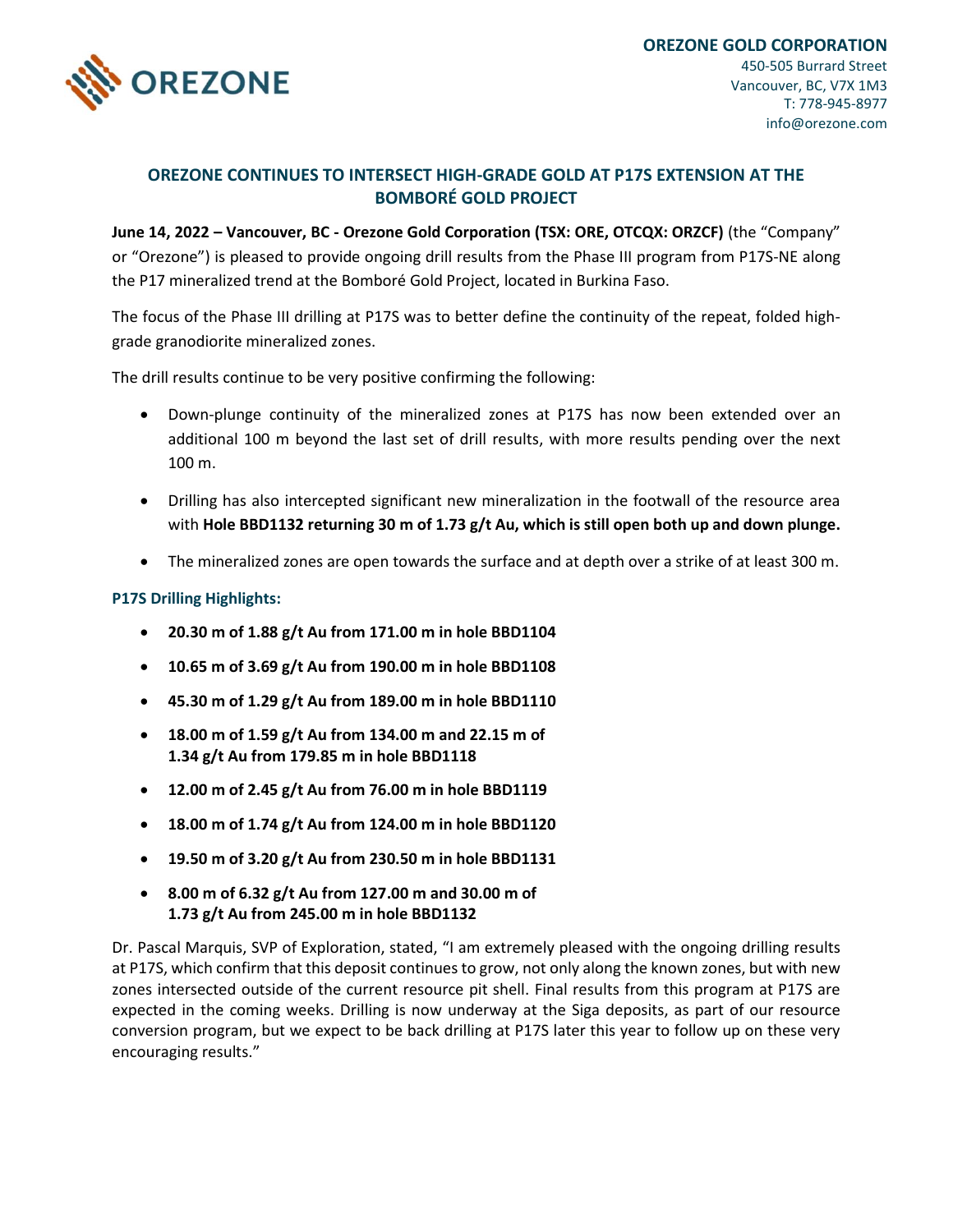| <b>Hole</b>    | <b>From</b> | To     | Length  | Grade      |
|----------------|-------------|--------|---------|------------|
| #              | (m)         | (m)    | $(m)^*$ | (g/t gold) |
| <b>BBD1104</b> | 134.00      | 143.00 | 9.00    | 2.69       |
| and            | 171.00      | 191.30 | 20.30   | 1.88       |
| incl.          | 171.00      | 178.00 | 7.00    | 2.13       |
| <b>BBD1105</b> | 141.00      | 146.00 | 5.00    | 2.58       |
| and            | 166.00      | 178.00 | 12.00   | 1.98       |
| and            | 200.00      | 209.00 | 9.00    | 2.27       |
| and            | 222.00      | 226.90 | 4.90    | 2.16       |
| and            | 245.40      | 251.40 | 6.00    | 2.85       |
| <b>BBD1106</b> | 167.00      | 184.00 | 17.00   | 1.14       |
| and            | 190.00      | 205.15 | 15.15   | 1.75       |
| incl.          | 192.00      | 193.00 | 1.00    | 10.84      |
| <b>BBD1107</b> | 67.00       | 84.00  | 17.00   | 1.47       |
| <b>BBD1108</b> | 106.70      | 109.00 | 2.30    | 4.66       |
| incl.          | 106.70      | 107.80 | 1.10    | 9.04       |
| and            | 118.00      | 135.00 | 17.00   | 1.44       |
| and            | 190.00      | 200.65 | 10.65   | 3.69       |
| incl.          | 193.00      | 198.20 | 5.20    | 6.40       |
| BBD1109**      | 198.00      | 203.00 | 5.00    | $3.63**$   |
| incl.          | 201.00      | 203.00 | 2.00    | $6.88**$   |
| and            | 208.00      | 215.00 | 7.00    | $2.67**$   |
| BBD1110**      | 189.00      | 234.30 | 45.30   | $1.29**$   |
| incl.          | 193.00      | 207.00 | 14.00   | $2.05**$   |
| incl.          | 232.00      | 234.30 | 2.30    | $7.83**$   |
| <b>BBD1116</b> | 17.00       | 24.50  | 7.50    | 1.61       |
| and            | 48.00       | 53.00  | 5.00    | 2.79       |
| and            | 58.00       | 65.80  | 7.80    | 3.27       |
| <b>BBD1118</b> | 101.00      | 111.00 | 10.00   | 2.28       |
| and            | 134.00      | 152.00 | 18.00   | 1.59       |
| and            | 179.85      | 202.00 | 22.15   | 1.34       |
| <b>BBD1119</b> | 29.00       | 32.00  | 3.00    | 3.44       |
| and            | 76.00       | 88.00  | 12.00   | 2.45       |
| incl.          | 82.00       | 83.00  | 1.00    | 9.66       |
| <b>BBD1120</b> | 124.00      | 142.00 | 18.00   | 1.74       |
| incl.          | 126.00      | 127.00 | 1.00    | 11.45      |
| <b>BBD1122</b> | 195.00      | 211.00 | 16.00   | $1.43**$   |
| and            | 224.00      | 242.00 | 18.00   | $0.89**$   |
| and            | 280.35      | 287.20 | 6.85    | $2.86**$   |
| <b>BBD1123</b> | 199.00      | 201.00 | 2.00    | $5.63**$   |
| incl.          | 199.00      | 200.00 | 1.00    | $9.27**$   |
| <b>BBD1131</b> | 230.50      | 250.00 | 19.50   | $3.20**$   |
| incl.          | 233.20      | 239.90 | 6.70    | $6.40**$   |
| <b>BBD1132</b> | 127.00      | 135.00 | 8.00    | $6.32**$   |
| incl.          | 127.00      | 133.00 | 6.00    | 7.89**     |

# **Table 1: P17 Trend Highlight Drill Results**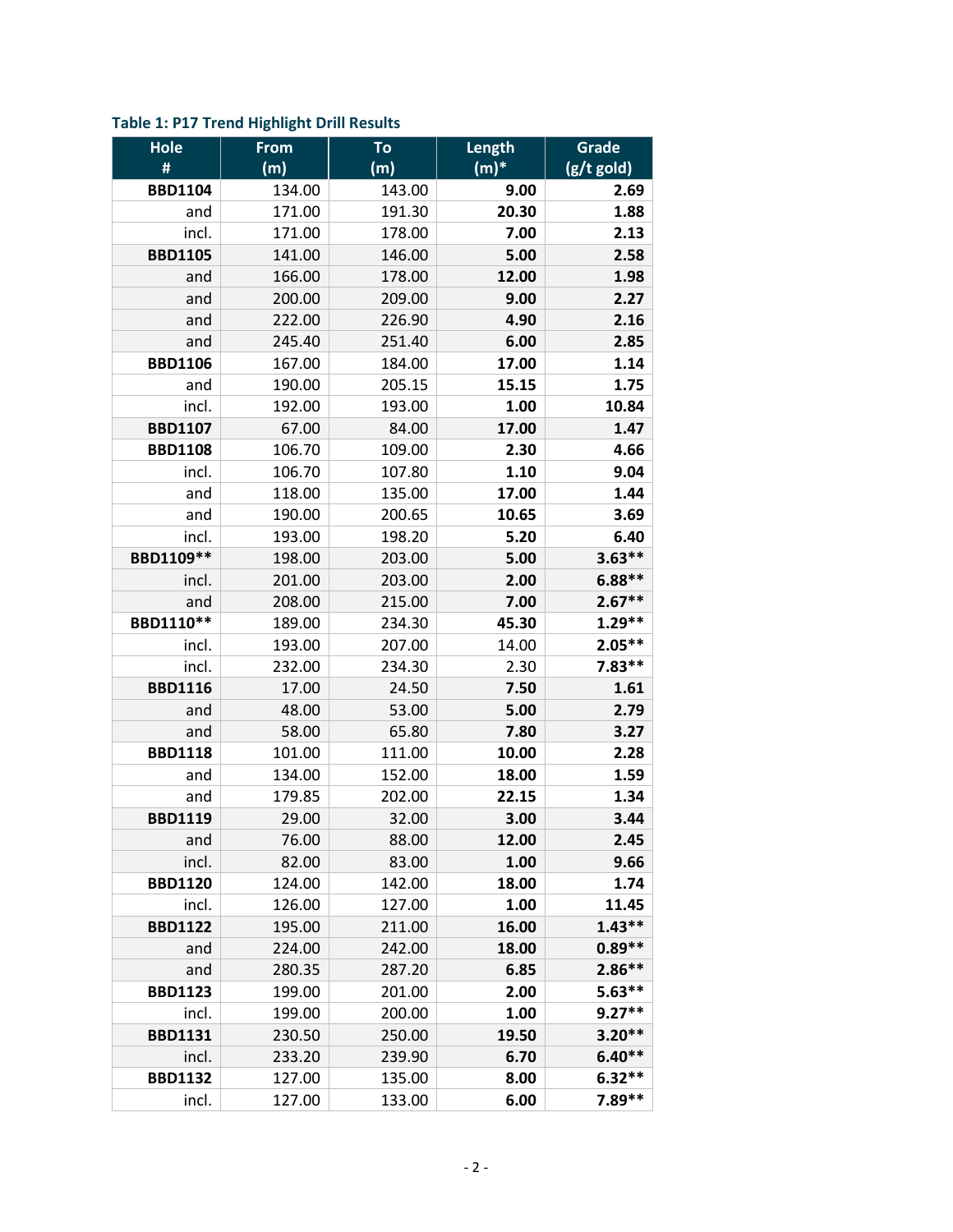| and                                                                     | 245.00 | 275.00 | 30.00 | $1.73**$ |  |  |
|-------------------------------------------------------------------------|--------|--------|-------|----------|--|--|
| True widths for P17S drilling are approximately 90% of drilled lengths. |        |        |       |          |  |  |

\*\* Preliminary results without leach residue assays. Final grades will typically increase by 4-6% from those stated.

### **Figure 1: P17 Trend Plan Map**

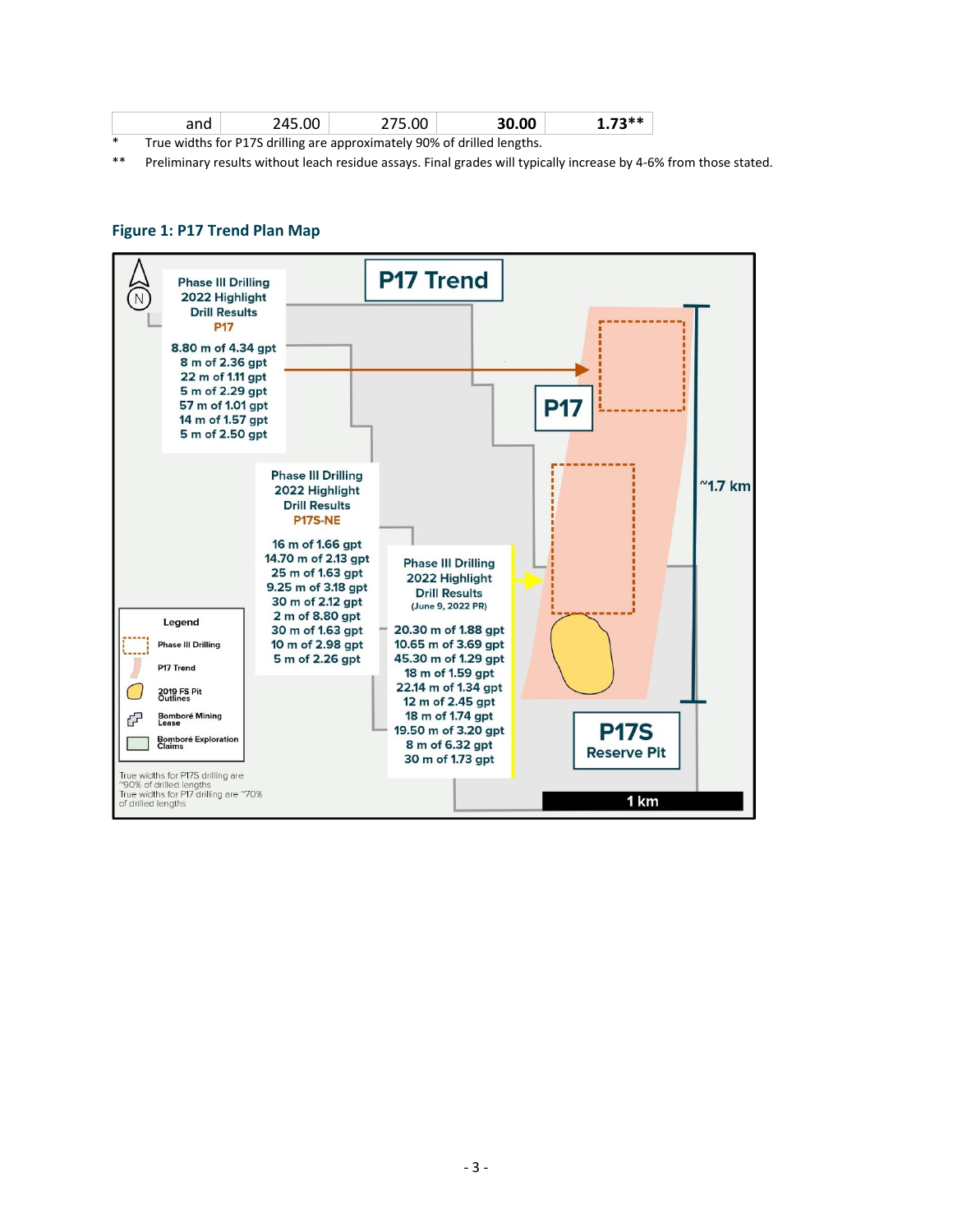

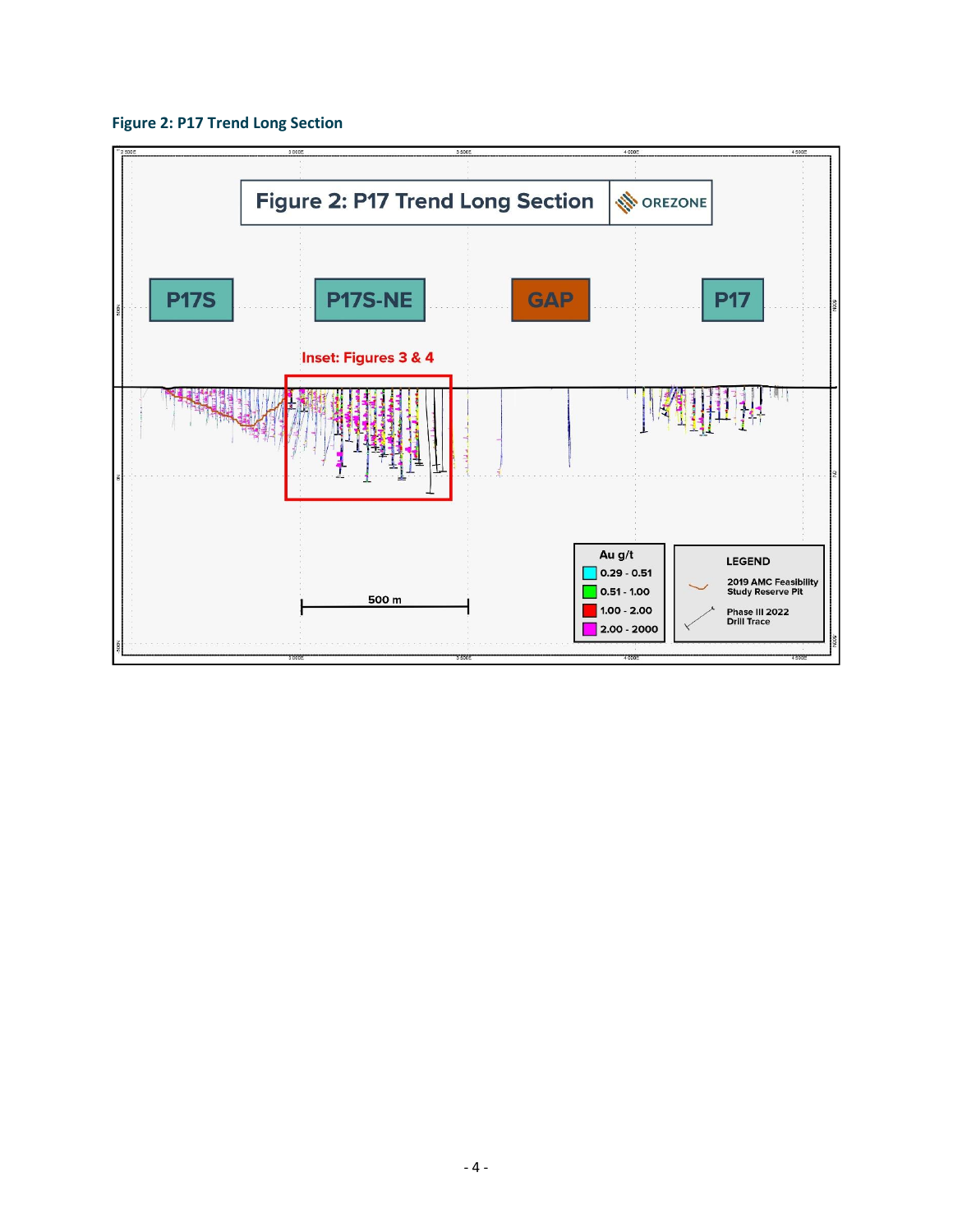

#### **Figure 3: P17S Section 730280E – Pre 2022 Drill Programs**

## **Figure 4: P17S Section 730280E – Drilling to Date**

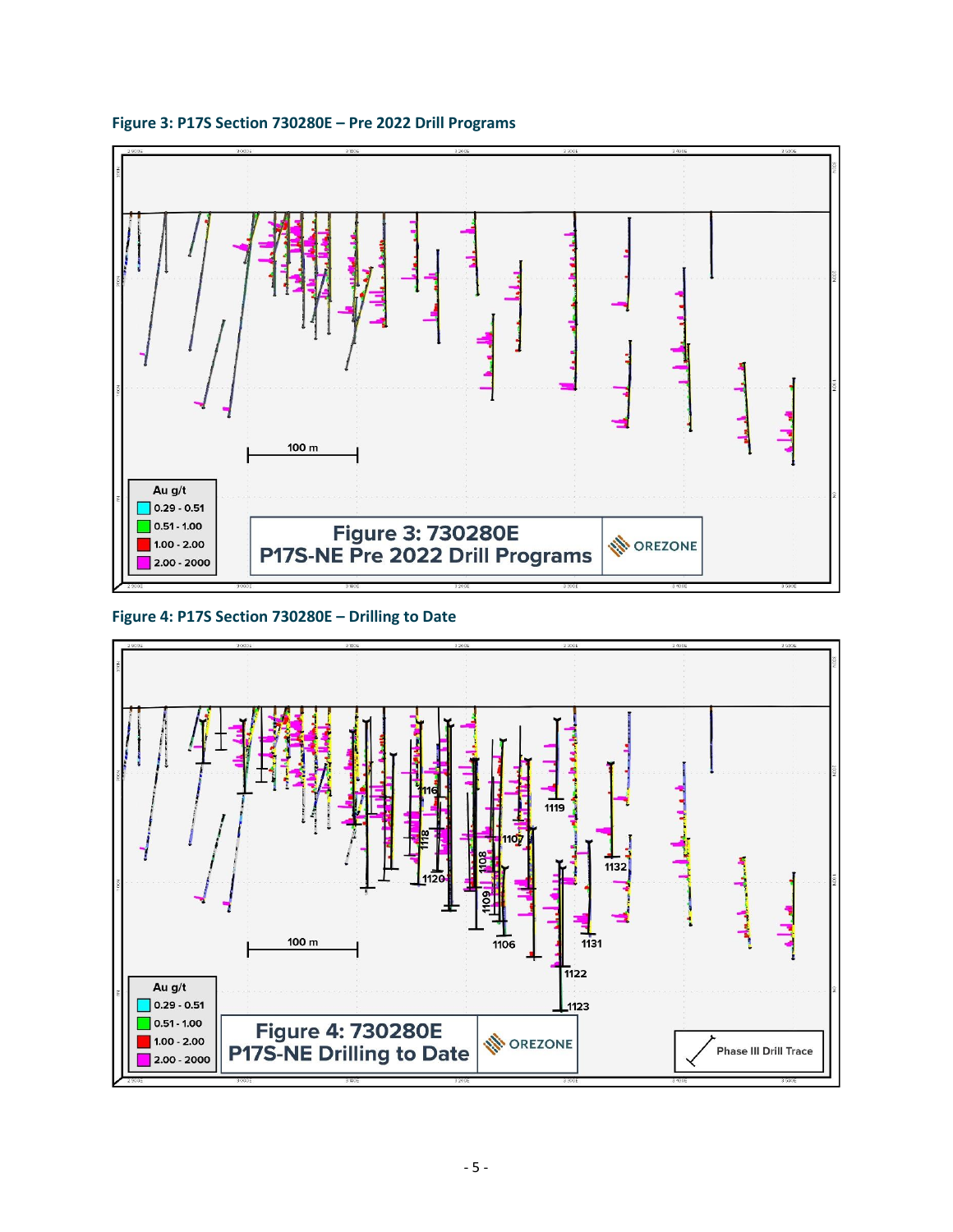#### **About Orezone Gold Corporation**

Orezone Gold Corporation (TSX: ORE OTCQX: ORZCF) is a Canadian development company building Burkina Faso's next gold mine at its Bomboré Gold Project.

The 2019 feasibility study highlights Bomboré as an attractive shovel-ready gold project with forecasted annual gold production of 118,000 ounces over a 13+ year mine life at an All-In Sustaining Cost of US\$730/ounce with an after-tax payback period of 2.5 years at an assumed gold price of US\$1,300/ounce. Bomboré is underpinned by a mineral resource base in excess of 5 million gold ounces and possesses significant expansion potential. Orezone is fully funded to bring Bomboré into production with the first gold pour scheduled for Q3-2022.

Patrick Downey President and Chief Executive Officer

Vanessa Pickering Manager, Investor Relations

Tel: 1 778 945 8977 / Toll Free: 1 888 673 0663 info@orezone.com / www.orezone.com

### **Qualified Person**

Dr. Pascal Marquis, Geo., Senior VP Exploration is the Qualified Person who has approved the scientific and technical information in this news release.

### **QA/QC**

The mineralized intervals are based on a lower cut-off grade of 0.45  $g/t$ , a minimal width of 1.5 m and up to a maximum of 3.0 m of dilution being included. The true width of the mineralization is approximately 90% of the drill length at P17S and 70% of the drilled length at P17. The half-core drilling samples were cut using a diamond saw by Orezone employees. The samples were prepared by SGS Burkina Faso s.a.r.l. ("SGS") at their Ouagadougou facility and then split by Orezone to 1 kg using Rotary Sample Dividers ("RSDs"). A 1-kg aliquot was analyzed for leachable gold at BIGS Global Burkina s.a.r.l. ("BIGS Global") in Ouagadougou, by bottle-roll cyanidation using a LeachWellTM catalyst. The leach residues from all samples with a leach grade greater than or equal to 0.4 g/t were prepared by BIGS Global and then split by Orezone to 50 g using RSDs. A 50-g aliquot was analyzed by fire assay at BIGS Global.

Orezone employs a rigorous Quality Control Program including a minimum of 10% standards, blanks and duplicates. The composite width and grade include the final leach residue assay results for most of the drill intercepts reported, with the details available in the tables posted on our web site.

### **For further information please contact Orezone at +1 (778) 945-8977 or visit the Company's website at [www.orezone.com.](http://www.orezone.com/)**

*The Toronto Stock Exchange neither approves nor disapproves the information contained in this news release.*